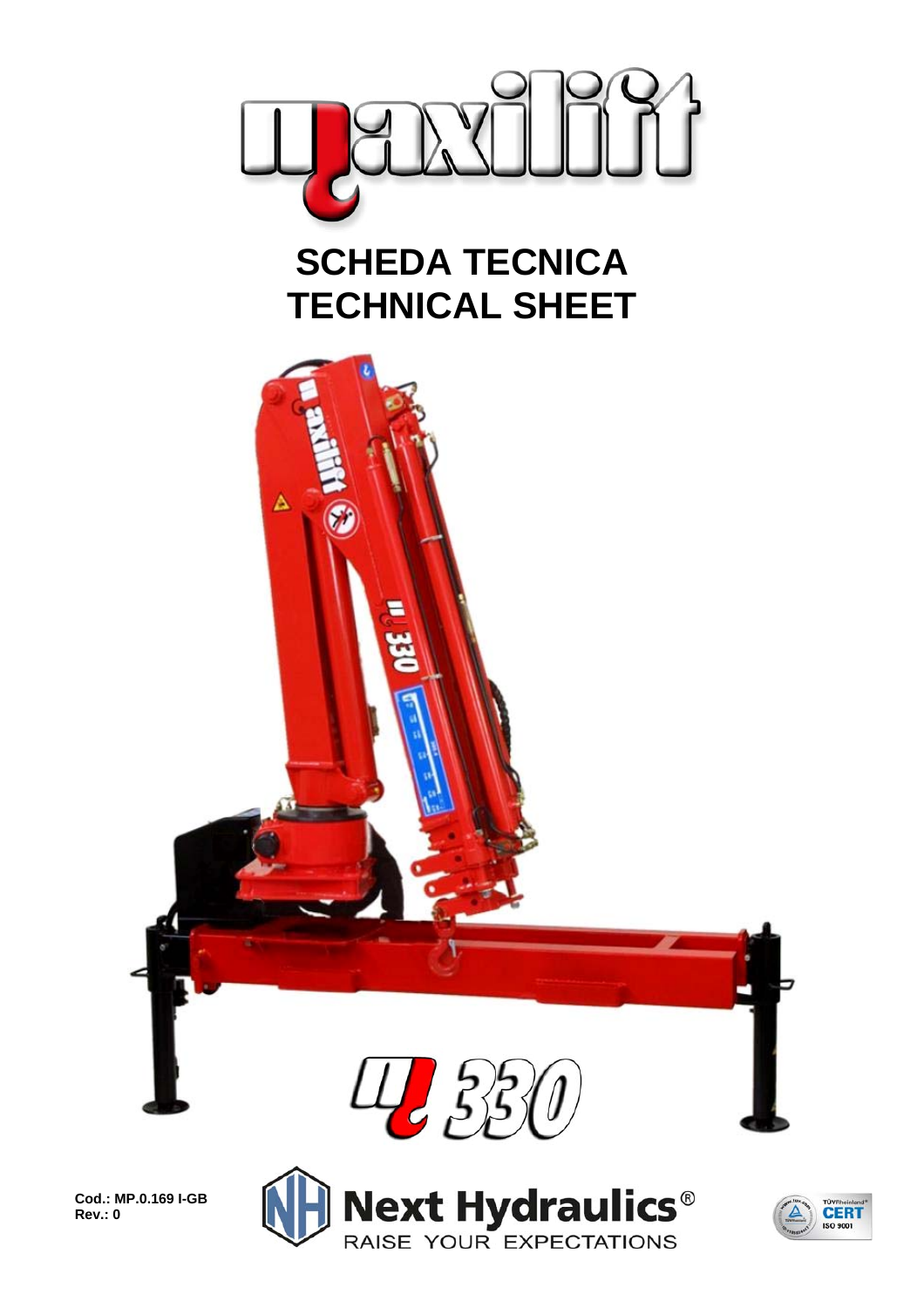





 $\mathsf D$ 

| <b>GRU - CRANE</b> | А   | в   | C    | D    | . max |  |
|--------------------|-----|-----|------|------|-------|--|
| ML 330.2           | 590 | 160 | 950  | 630  | 3300  |  |
| ML 330.3           | 600 | 180 | 1030 | 930  | 4360  |  |
| <b>ML 330.4</b>    | 610 | 200 | 1080 | 1230 | 5360  |  |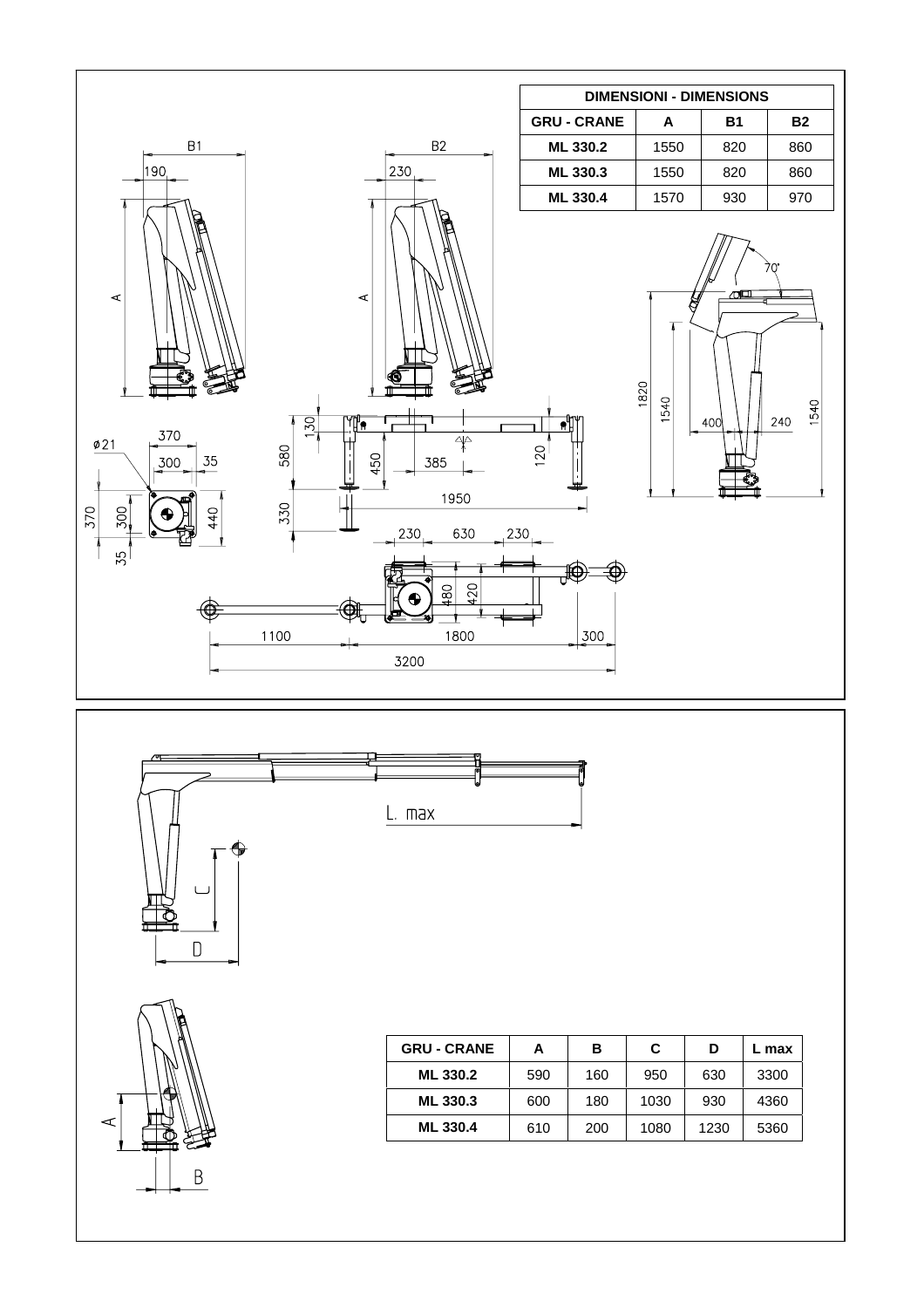| <b>DATI TECNICI - TECHNICAL DATA</b>             |             | <b>VERSIONE - VERSION</b> |        |          |  |  |
|--------------------------------------------------|-------------|---------------------------|--------|----------|--|--|
|                                                  | <b>U.M.</b> | ML 330.2<br>ML 330.3      |        | ML 330.4 |  |  |
| CAPACITA' DI SOLLEVAMENTO                        |             | 32                        |        |          |  |  |
| <b>CRANE RATING</b>                              | kNm         |                           |        |          |  |  |
| N° SFILATE STANDARD<br>(IDRAULICHE)              |             |                           |        |          |  |  |
| <b>STANDARD EXTENSIONS Nr</b><br>(HYDRAULICS)    | $N^{\circ}$ | 2H                        | ЗH     | 4H       |  |  |
| SBRACCIO STANDARD                                |             |                           |        |          |  |  |
| STANDARD OUTREACH                                | m           | 3.30                      | 4.36   | 5.36     |  |  |
| ANGOLO DI ROTAZIONE                              | $\circ$     | $360^\circ$               |        |          |  |  |
| <b>SLEWING ANGLE</b>                             |             |                           |        |          |  |  |
| <b>INCLINAZIONE MASSIMA</b>                      | $\circ$     | $5^{\circ}$               |        |          |  |  |
| MAXIMUM ANGLE SLOPE                              |             |                           |        |          |  |  |
| COPPIA DI ROTAZIONE                              | <b>kNm</b>  | 4.2                       |        |          |  |  |
| <b>SLEWING TORQUE</b>                            |             |                           |        |          |  |  |
| ALTEZZA SOLLEVAMENTO MAX. DALLA BASE             |             | 4.50                      | 5.50   | 6.40     |  |  |
| MAX. LIFTING HEIGHT FROM CRANE BASE              | m           |                           |        |          |  |  |
| PORTATA CONSIGLIATA                              | l/min       | $10 - 12$                 |        |          |  |  |
| SUGGESTED OIL FLOW                               |             |                           |        |          |  |  |
| PRESSIONE MAX. DI ESERCIZIO                      | bar         | 220                       |        |          |  |  |
| <b>MAX. WORKING PRESSURE</b>                     |             |                           |        |          |  |  |
| PESO GRU BASE<br>VERS. "H"                       |             | 270                       | 295    | 325      |  |  |
| <b>BASIC CRANE WEIGHT</b><br>VERS. "E"           | kg          | 290                       | 315    | 345      |  |  |
| PESO BASAMENTO CON STABILIZZATORI ESTENDIBILI    |             | $130 \div 140$            |        |          |  |  |
| BASE WEIGHT WITH EXTENDABLE STABILIZERS          | kg          |                           |        |          |  |  |
| PESO TRAVERSA 2 STABILIZZATORI ESTENDIBILI       |             | $69 \div 83$              |        |          |  |  |
| <b>BEAM WEIGHT WITH 2 EXTENDABLE STABILIZERS</b> | kg          |                           |        |          |  |  |
| ASSORBIMENTO MOTORE GRU ELETTROIDR. 12V          | A           |                           |        |          |  |  |
| MOTOR ABSORPTION FOR ELECTROHYDR. CRANE 12V      | min/max     | 80/260                    | 80/260 | 80/260   |  |  |
| ASSORBIMENTO MOTORE GRU ELETTROIDR. 24V          | A           |                           | 50/160 |          |  |  |
| MOTOR ABSORPTION FOR ELECTROHYDR. CRANE 24V      | min/max     | 50/160                    | 50/160 |          |  |  |

| <b>SPECIFICHE ARGANO - WINCH SPECIFICATIONS</b>         | <b>U.M.</b>   |     |
|---------------------------------------------------------|---------------|-----|
| ARGANO TIRO DIRETTO MAX. (3°STRATO)                     |               |     |
| MAX. WINCH SINGLE LINE CAPACITY (3 <sup>rd</sup> LAYER) | kg            | 700 |
| <b>DIAMETRO FUNE</b>                                    |               |     |
| ROPE DIAMETER                                           | <sub>mm</sub> |     |
| LUNGHEZZA FUNE                                          |               |     |
| ROPE LENGTH                                             | m             | 25  |
| PESO KIT ARGANO                                         |               |     |
| WINCH KIT WEIGHT                                        | kg            | 70  |

| <b>VERSIONE - VERSION</b> | <b>DESCRIZIONE</b> | <b>DESCRIPTION</b> |
|---------------------------|--------------------|--------------------|
| "F" 12V                   | ELETTROIDRAULICA   | ELECTROHYDRAULIC   |
| "F" 24V                   | ELETTROIDRAULICA   | ELECTROHYDRAULIC   |
| "Н"                       | <b>IDRAULICA</b>   | <b>HYDRAULIC</b>   |

| <b>TEMPI DI FUNZIONAMENTO</b> |                                             |                                         |       | <b>OPERATING TIMES</b>                     |                                                |       |       |                                                |       |       |
|-------------------------------|---------------------------------------------|-----------------------------------------|-------|--------------------------------------------|------------------------------------------------|-------|-------|------------------------------------------------|-------|-------|
| VERS.                         | <b>ROTAZIONE</b><br><b>SLEWING</b><br>(rpm) | <b>SOLLEVAMENTO</b><br>LIFTING<br>(sec) |       | <b>DISCESA</b><br><b>LOWERING</b><br>(sec) | <b>USCITA</b><br><b>EXTENSION OUT</b><br>(sec) |       |       | <b>RIENTRO</b><br><b>EXTENSION IN</b><br>(sec) |       |       |
|                               |                                             | p min                                   | p max |                                            | 330.2                                          | 330.3 | 330.4 | 330.2                                          | 330.3 | 330.4 |
| "E" 12/24V                    |                                             | 25                                      | 38    | 14                                         | 25                                             | 32    | 42    | 14                                             | 19    | 24    |
| "H" (PTO)                     | 2.2                                         | 21                                      |       | 14                                         | 25                                             | 32    | 42    | 14                                             | 19    | 24    |

p min: pressione min. di esercizio – min. working pressure p max: pressione max. di esercizio – max. working pressure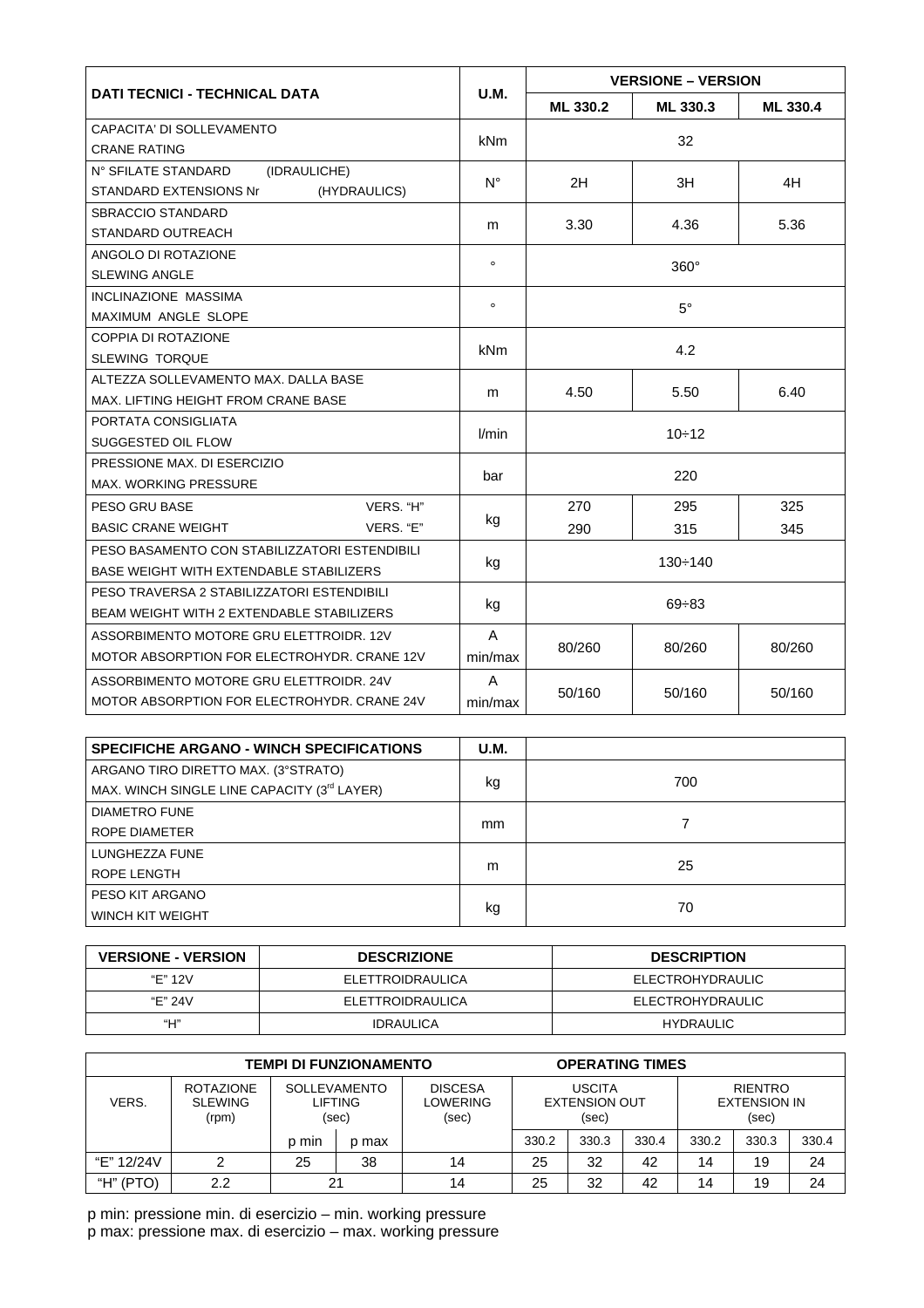

Nelle versioni "**SC**" e "**LM**", le prolunghe meccaniche non sono controllate dal limitatore In the "**SC**" and "**LM**" versions, the mechanical extensions are not controlled by the load limiter